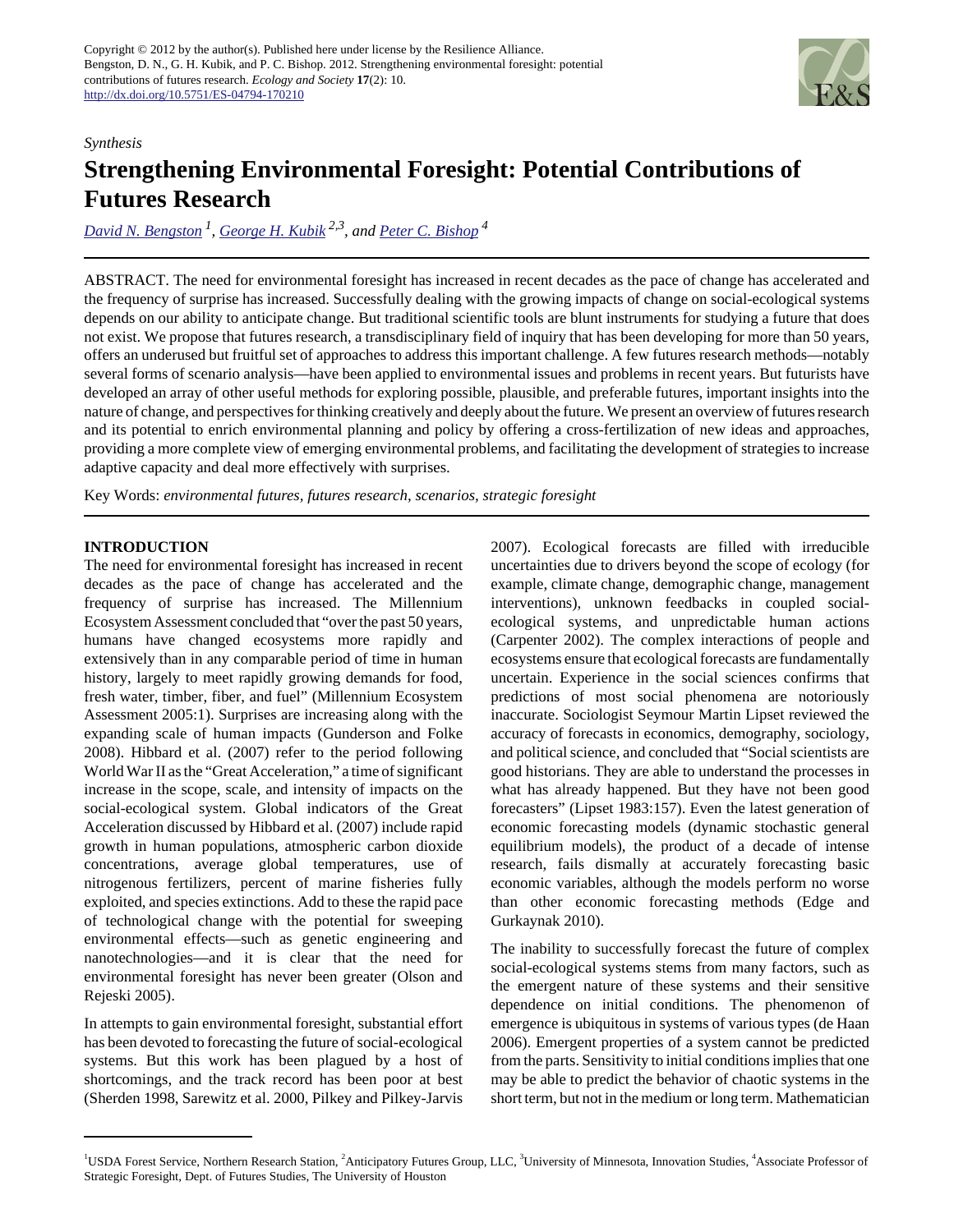and chaos theory pioneer Edward Norton Lorenz famously discovered that weather, a well-understood deterministic system, was a chaotic system that was unpredictable in the long range (Lorenz 1963). The prevalence of surprise in socialecological systems (Kates and Clark 1996, Gunderson and Longstaff 2010) implies that some important uncertainties in long-term forecasts are irreducible and that traditional scientific tools are blunt instruments for studying a future that does not exist.

The ineffectuality of predicting the future of social-ecological systems using traditional scientific methods, and the need to anticipate and prepare for change in a rapidly changing world pose a formidable challenge to environmental scientists and policy makers. We propose that futures research, a transdisciplinary field of inquiry that uses a variety of methods to explore alternative futures, offers an underused but fruitful set of approaches to this challenge. Futurists have developed an array of useful methods to explore alternative futures, important insights into the nature of change, and perspectives for thinking creatively and deeply about the future. Based on our experience, few environmental professionals are aware of futures research as a distinct transdisciplinary field of study —it is an invisible area to most, despite its long history of development and use in other sectors. We present an overview of futures research and its potential to enrich our understanding of the future context of social-ecological systems with a crossfertilization of new ideas and approaches. The next section presents a brief overview of futures research, followed by a description of several of the main methods developed and employed by futurists. Examples of several major efforts that use futures research in environmental contexts are described and key lessons learned are summarized. A concluding section outlines the potential benefits of utilizing the full range of futures methods and perspectives.

## **AN OVERVIEW OF FUTURES RESEARCH**

Futures research, also called futures studies, futures, and strategic foresight, has been defined as "A methodologicalbased form of inquiry into alternative futures in terms of what is possible, probable, and/or preferable with the goal of anticipating and possibly influencing those futures" (Kubik 2009:x). Bell (1997) further characterizes futures research as a transdisciplinary social science and an "action science," with an orientation to informing decision making and action. Futures research is distinct from planning, although Cole (2001) notes a symbiosis between these two fields, and there is a clear but often overlooked link between futures research and strategic planning (Roney 2010). Both futures research and planning may identify preferable futures in terms of vision and goals. But where planning involves the development of a specific course of action to achieve stated goals, futures research focuses on the longer term and provides a much broader perspective and essential context to the specific concerns of planners.

A central principle of futures research is the importance of exploring and preparing for multiple plausible futures, not just the one considered most likely, because the future is fundamentally uncertain (Bishop et al. 2007). As futurist Herman Kahn (1982:82) stated, "The most likely future isn't." In other words, even what is considered to be the most likely future is a low probability event given the complex nature of social-ecological systems and the frequency of discontinuous change and surprise. The most disruptive type of discontinuous change is low probability but high impact events, often referred to as "wild cards" by futurists (Petersen 1997, Cornish 2004). Rather than attempt to predict the most likely future—which is typically the goal of traditional scientific forecasting—the goal of futures research is to explore a range of plausible alternative futures and preferable futures (Bishop 1998, Cornish 2004). The frequency of discontinuous change makes it vitally important that we think broadly about the future to minimize the risk of being surprised and unprepared.

The origins of futures research are sometimes traced back to a long tradition of utopian writings that explore preferred futures, beginning with the publication of Thomas More's *Utopia* in 1516. Bell (1997), Strathern (2007), and others have examined the early roots and many diverse strands of futures research that reveal the deep human need—rooted in survival —to anticipate and influence the future course of events. In the modern era, futures research is sometimes traced to the 1901 publication of H.G. Wells' *Anticipations of the Reaction of Mechanical and Scientific Progress upon Human Life and Thought*, which proposed a science of the future (Wager 1991). In 1932, Wells (1987) discussed the need for "professors of foresight" and university departments of foresight to anticipate and prepare for the future. But it was not until the post-World War II era that futures research began to take shape as a distinct field of study. Work on the future of military technology was carried out in the 1950s by RAND Corporation, a think tank that grew out of early operations research and systems analysis. RAND served as a school for many early futurists, including Herman Kahn, one of the pioneers of scenario analysis, and Olaf Helmer, who helped developed the Delphi method (discussed in the next section). The Defense Advanced Research Projects Agency—just one of many U.S. Department of Defense units that includes futures research was established in 1958 as a response to a wild card event: the Soviet Union's launching of Sputnik.

The development of futures research accelerated during the turbulent 1960s. Many futures organizations were founded at this time, including the USA-based World Future Society in 1966 and the internationalist World Futures Studies Federation in 1967. Best-selling futures books such as *Future Shock* (Toffler 1970), *Limits to Growth* (Meadows et al. 1972), and *Megatrends* (Naisbitt 1982) captured the public's imagination and elevated popular awareness of futures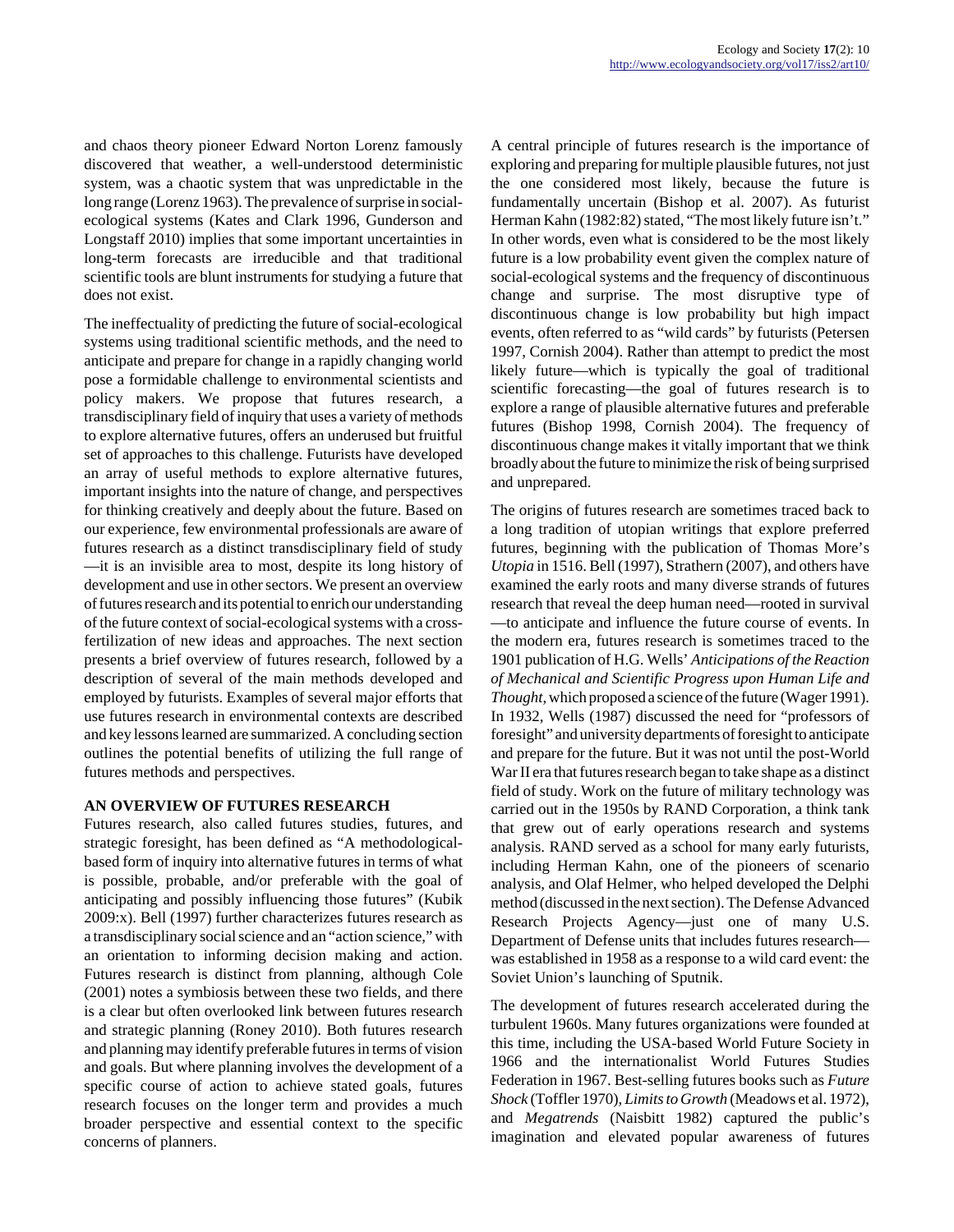research. Numerous futures research journals have appeared, including *Foresight, Futures*, *Futures Research Quarterly, Futuribles* (in French), *Futurics, Journal of Futures Studies, On the Horizon, The Futurist, Technological Forecasting and Social Change*, and *World Future Review*. Many business journals, such as *International Journal of Forecasting, Long Range Planning*, and *Strategic Management Journal*, regularly publish futures research along with traditional forecasting and planning literature. Academic futures programs have also developed around the world, and the World Futures Studies Federation (2012) has compiled a list of the various tertiary futures educational programs. The World Future Society's annual conference currently attracts about 1,000 attendees, and their *Futurist Directory* lists nearly 1,400 people professionally involved in the study of the future (World Future Society 2000). A major global futures research effort, the Millennium Project ([http://www.millennium-project.](http://www.millennium-project.org) [org](http://www.millennium-project.org)), was initiated in 1992 by the Smithsonian Institution, The Futures Group International, and the United Nations University. The Millennium Project is now an independent, nonprofit futures research think tank with 35 nodes around the world, and produces an annual "State of the Future" report as well as many special studies.

Within futures research, a variety of distinct traditions has developed since the 1960s. Futurists hold many different views of what futures research is and how the study of the future should be approached (Inayatullah 1996). Gidley et al. (2009) identify five traditions, which they label as predictiveempirical, critical-postmodern, cultural-interpretive, prospectiveaction (or participatory futures), and integrative-holistic. Detailing these traditions or other proposed typologies of futures research is beyond the scope of this paper, but each can generate useful insights depending on the decision context. Multiple traditions are often employed in futures research as a strategy for dealing with uncertainty.

In sum, futures research is now a mature transdisciplinary field of study with a considerable body of literature, many specialized journals, professional organizations, and distinct methods for studying possible, plausible, and preferable futures (some of which are outlined in the following section). But the majority of futures research remains invisible to the scholarly community and the public because it takes place in military units, intelligence agencies, and corporations around the world, and is hence proprietary or confidential. In nearly all major corporations, applied futures research is quietly carried out either by a dedicated futures group or, more often, under rubrics such as strategic planning, long-range planning, technological forecasting, strategy development, and horizon scanning. Limited versions of this research are sometimes published (e.g., CIA 2000, Royal Dutch/Shell Group 2005, Chief of Force Development 2010), but most is closely guarded and confidential. Thus, due to the proprietary nature of most futures research, the published literature is the tip of a much larger iceberg (Bell 1997).

## **SELECTED FUTURES RESEARCH METHODS**

As a transdisciplinary field of inquiry, futures research embraces methodological pluralism, the philosophy of science that claims multiple disciplinary approaches, frameworks of analysis, and ways of knowing are required to understand complex systems or phenomena (Norgaard 1989). Consequently, futurists have developed a wide range of methods and borrowed or adapted methods from many fields. A comprehensive futures project usually involves multiple methods to address different dimensions of the problem. Several leading futurists have provided exhaustive reviews of futures research methods (e.g., Fowles 1978, Helmer 1983, Glenn and Gordon 2009). We review several of the main methods used in futures research—including scanning, visioning, the Delphi method, and scenarios—and give a short example of each.

## **Scanning**

Scanning, also called horizon scanning, environmental scanning, or critical trends analysis, refers to a wide range of processes for identifying and understanding significant emerging trends in the external environment of an organization (e.g., a government agency, corporation, or nongovernmental organization) or an area of interest (e.g., biological diversity, climate change, or ecosystem services). Ideally, scanning serves as an early warning system to identify potential threats and opportunities. The goal is to find nascent indications of future developments that may be important. Gordon and Glenn (2009:4) characterize scanning as "the central input to futures research," because scanning broadly for emerging trends is often a component of other methods used in futures research, such as scenario analysis. Techniques for systematically gathering and analyzing trends expressed in current literature were originally developed by military intelligence officers to gain insights into emerging developments in enemy countries (Cornish 2004). Scanning was used extensively during World War II and has long been standard practice in business as well as many government agencies. The digital age has transformed scanning, and there are now hundreds of approaches tailored to specific decision-making contexts, all of which involve identifying and classifying trends or potential trends into categories. A widely used trends classification system, developed by marketing professor Philip Kotler, includes six broad categories with the acronym DEGEST: Demography, Economy, Government, Environment, Society/culture, and Technology (Kotler and Keller 2008).

Scanning systems typically involve several components. First is the ongoing search of a wide range of information sources, such as database literature reviews, expert panels, and specific websites and publications. Relevant information is entered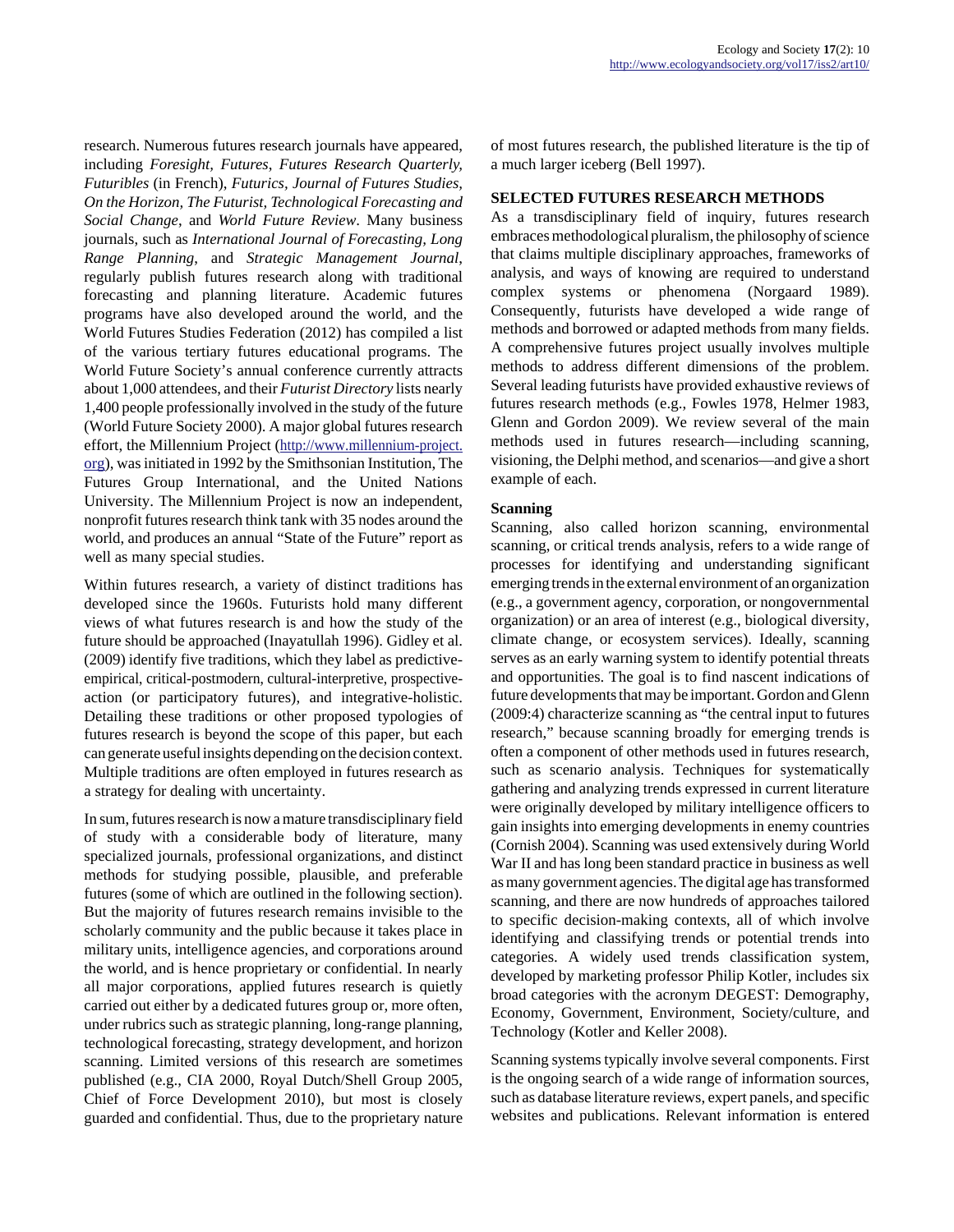into a searchable database. To avoid information overload by management, items entered into the database are analyzed, synthesized, and made accessible to managers in a variety of ways. A key element of effective scanning systems is feedback from management to the scanning team so the system can "learn" to produce the most germane information and improve performance (Gordon and Glenn 2009).

Futurists generally take a broader approach to scanning than is commonly used in the business world (Slaughter 1999) because they have found that changes in seemingly unrelated external areas can have unexpected and profound effects. Schwartz (1991:60) describes strategies and tactics for "hunting and gathering of information," and recommends seeking out potential trends on the fringe of society rather than in the mainstream, and from unorthodox sources and thinkers. Annual series that identify emerging trends, such as the Millennium Project's *State of the Future* (Glenn et al. 2011) and the World Future Society's Outlook series (Futurist Editorial Staff 2010) are examples of scanning output and can serve as input into other scanning work or futures projects.

Although scanning is a widely used and well understood futures method, the application of formal scanning approaches to environmental contexts and organizations is quite limited. However, there have been several instances in which the importance of this approach has been recognized. For example, the National Advisory Council for Environmental Policy and Technology recommended that the U.S. Environmental Protection Agency (EPA) create an ongoing, institutionalized scanning system (U.S. EPA 2002). Sutherland and Woodroof (2009) describe the usefulness of scanning applied to environmental issues and present a taxonomy of scanning methods, and Sutherland et al. (2008, 2010) outline the results of scanning exercises related to biodiversity and global conservation issues. The U.S. Army has an Environmental Policy Institute that conducts futures scanning on environmental issues (<http://www.aepi.army.mil/> ).

# **Visioning**

Visioning, or preferred futures, methods involve identifying and choosing a preferred image of the future, a vital step in most comprehensive futures research projects (Hines and Bishop 2007). A vision is a compelling statement of the future that a group or organization wants to create based on shared deep values and purpose (Bezold 2009), or an idealized state that conveys the possibility of future attainment (Huber 1978). According to Lippitt (1998), shared visions of the future should entail several components: clarity, shared understanding, specific imagery, strategic orientation, and group buy-in. Images of the future are important because they enhance options and possibilities in the present (Slaughter 1995). Costanza (2000:1) expressed the importance of a positive vision of our environmental future: "The most critical task facing humanity today is the creation of a shared vision of a sustainable and desirable society."

"Future workshops" to create visions of preferred futures were organized and conducted in Europe by writer and futurist Robert Jungk beginning in 1962 (Jungk and Mullert 1987). The three-day workshops began with a day of thoroughly critiquing the situation being addressed, followed by a day of brainstorming about possible solutions. The most promising ideas were then selected democratically and small groups developed them into feasible projects. The workshops concluded with an implementation phase in which constraints and obstacles were examined and a plan of action was developed. While Jungk and others were conducting future workshops in Europe, Americans Edward Lindaman and Ronald Lippitt created a similar method called Preferred Futuring. Various forms of Preferred Futuring have been used by tens of thousands of organizations in recent decades (Lippitt 1998).

Bookman (2000) describes one of the few comprehensive examples of visioning applied to an environmental concern: an effort to develop a vision of the future of coastal areas in the U.S. and a subsequent national dialogue to disseminate the vision. The National Ocean Service of the National Oceanic and Atmospheric Administration coordinated development of the vision among 10 diverse national organizations involved with coastal areas during the 1998 International Year of the Ocean. The process included a conference on coastal trends and a forum on coastal stewardship. The final vision for "Coastal Futures 2025" addressed 11 major themes ranging from community heritage to water-borne commerce (Bookman 2000). An interactive, six-month long Internetbased "Town Meeting on America's Coastal Future" was then conducted to disseminate and promote discussion of the vision. Analysis of results of the town meeting showed widespread support for most of the 11 themes and their specific goals and objectives, as well as areas of dissent, and many ideas for implementing the vision.

# **The Delphi Method**

Named after the ancient Greek oracle, the Delphi method is a futures research technique that solicits and structures the opinions of a panel of experts over multiple rounds to develop assessments of alternative futures (Kubik 2009). This method was developed at the RAND Corporation in the early 1950s in a study of the likely effects of nuclear war (Linstone and Turoff 1975). Early applications of this method were dominated by forecasting advancements in science and technology, following the lead of the classic Delphi study by Gordon and Helmer (1964). The Delphi method, in its various forms, has been applied in thousands of studies internationally in many fields and for a wide range of purposes (Gordon 2007).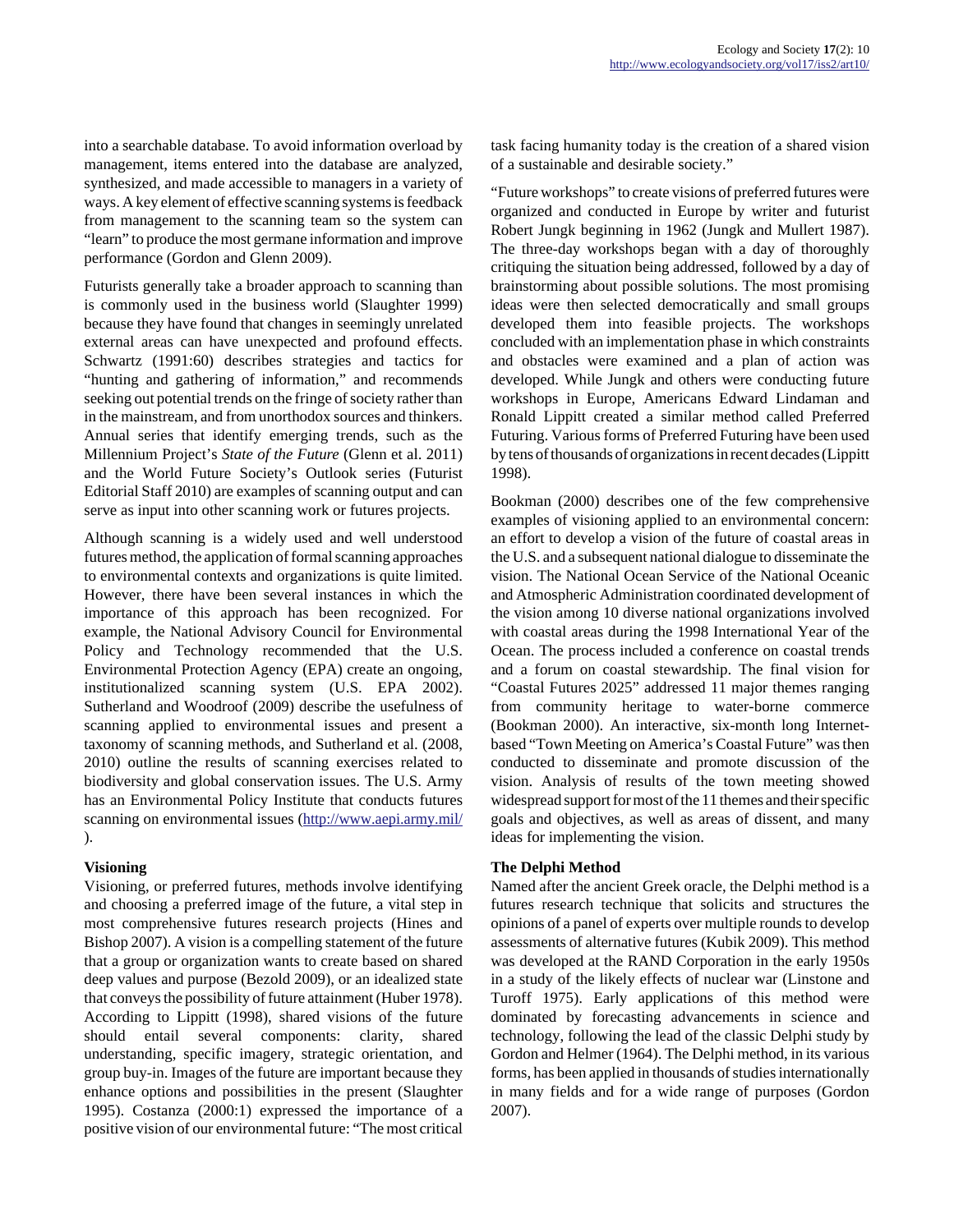In a typical Delphi process, panel experts respond independently and anonymously to questions about possible future developments during the first round without knowledge of the responses of other panel members. During subsequent rounds, each participant is presented with the range of results from the entire panel in the previous round along with their own response from that round. Participants are asked to consider the results, paying particular attention to the basis for responses that lie at either end of the distribution. They then have the opportunity to revise their individual responses based on the responses and rationales of other participants. Delphi studies typically involve 2–5 rounds, at which time a group consensus or contrasting views of the future developments may emerge. Critcher and Gladstone (1998) have cautioned that attempting to force a consensus in Delphi-based studies may invalidate the results. One of the creators of the Delphi method claimed that consensus is not the preferred outcome (Helmer 1983). Rather, the stability of responses is the objective, a state in which none of the participants would change their view based on more discussion, even though they may disagree. Exploring contrasting views and minority opinions may be essential for understanding irreducible uncertainty. In addition to the identification of uncertainty and divergence, important contributions of Delphi studies are the ideas generated (e.g., the desirability of some future state, or the means of achieving or avoiding a future state), and arguments for extreme positions of participants (Gordon 2009).

The Delphi method has occasionally been applied to natural resource and environmental issues. One of the earliest applications was a 1974 study titled "Future leisure environments" (Shafer et al. 1974). In this wide-ranging and ambitious study, the researchers developed forecasts for 125 possible future events in five broad topic areas: natural resource management, wildland recreation management, pollution, population-workforce-leisure, and urban environments. Other environmental applications of Delphi include Leitch and Leistritz (1984) and Plummer and Armitage (2007).

# **Scenarios**

Scenario development and analysis is the most widely used futures research tool for helping decision makers and all stakeholders think creatively about a range of plausible futures in a world of great uncertainty. Glenn and The Futures Group International (2009:2) define a scenario as "... a story with plausible cause and effect links that connects a future condition with the present, while illustrating key decisions, events, and consequences throughout the narrative." Bishop et al. (2007) have called scenarios the heart and archetypical product of futures research. The scenario method was developed by Herman Kahn and others at RAND Corporation and was first brought to public attention by Kahn's influential books (e.g., Kahn 1962, Kahn and Weiner 1967). Scenario analysis has been widely used for many decades in military and business planning (Bradfield et al. 2005). More than two dozen specific techniques for developing scenarios have been identified, and Bishop et al. (2007) discuss eight broad types of scenario development methods. The output of scenario analysis is a set of stories or narratives. The stories are not predictions but represent a range of plausible futures intended to help decision makers and others build adaptive capacity to make their systems more resilient to change by preparing for a diverse set of alternatives.

Unlike other futures research methods, scenarios have increasingly been applied to environmental issues in recent years. There are growing numbers of large-scale environmental studies that include or are based on scenario methods. Examples include the Intergovernmental Panel on Climate Change (IPCC) reports (IPCC 2007), the Millennium Ecosystem Assessment (Carpenter et al. 2005, Raskin 2005), and the World Water Vision Exercise (Cosgrove and Rijsberman 2000). Alcamo (2008) provides a wide-ranging examination of the practice of scenario analysis applied to environmental issues and problems, including guidelines for conducting scenario studies, methodological issues, shortcomings of current practice, and dealing with surprise.

In addition to applications of expert-based scenario analysis to global environmental issues and assessments, participatory scenarios have been used in several local or regional contexts. For example, Evans et al. (2010) describe the application and evaluation of participatory scenario analysis in forest communities in Bolivia and Vietnam. This study was part of an effort by the Center for International Forestry Research to help local forest stakeholders plan for the future and improve the participation of forest communities in decisions that affect them (Wollenberg et al. 2000, Evans et al. 2006). Other examples of participatory scenario analysis applied to environmental issues include an Australian case study that focused on social resilience in climate-vulnerable communities (Gidley et al. 2009), and an assessment of future ecosystem services in northern Wisconsin, USA (Peterson et al. 2003).

Many other futures research methods have been developed by futurists or adapted from other fields, each with unique advantages and disadvantages depending on the context. For example, the Millennium Project's "Futures Research Methodology—v.3.0" (Glenn and Gordon 2009) details more than 30 individual methods, including the futures wheel, crossimpact analysis, technology sequence analysis, and relevance trees. New methods continue to be developed, such as causal layered analysis (Inayatullah 2004) and methods involving the use of online social networks (Cachia et al. 2007). Taken together, these methods constitute a powerful tool kit for exploring and reflecting on the fundamental uncertainties about future developments in complex adaptive systems.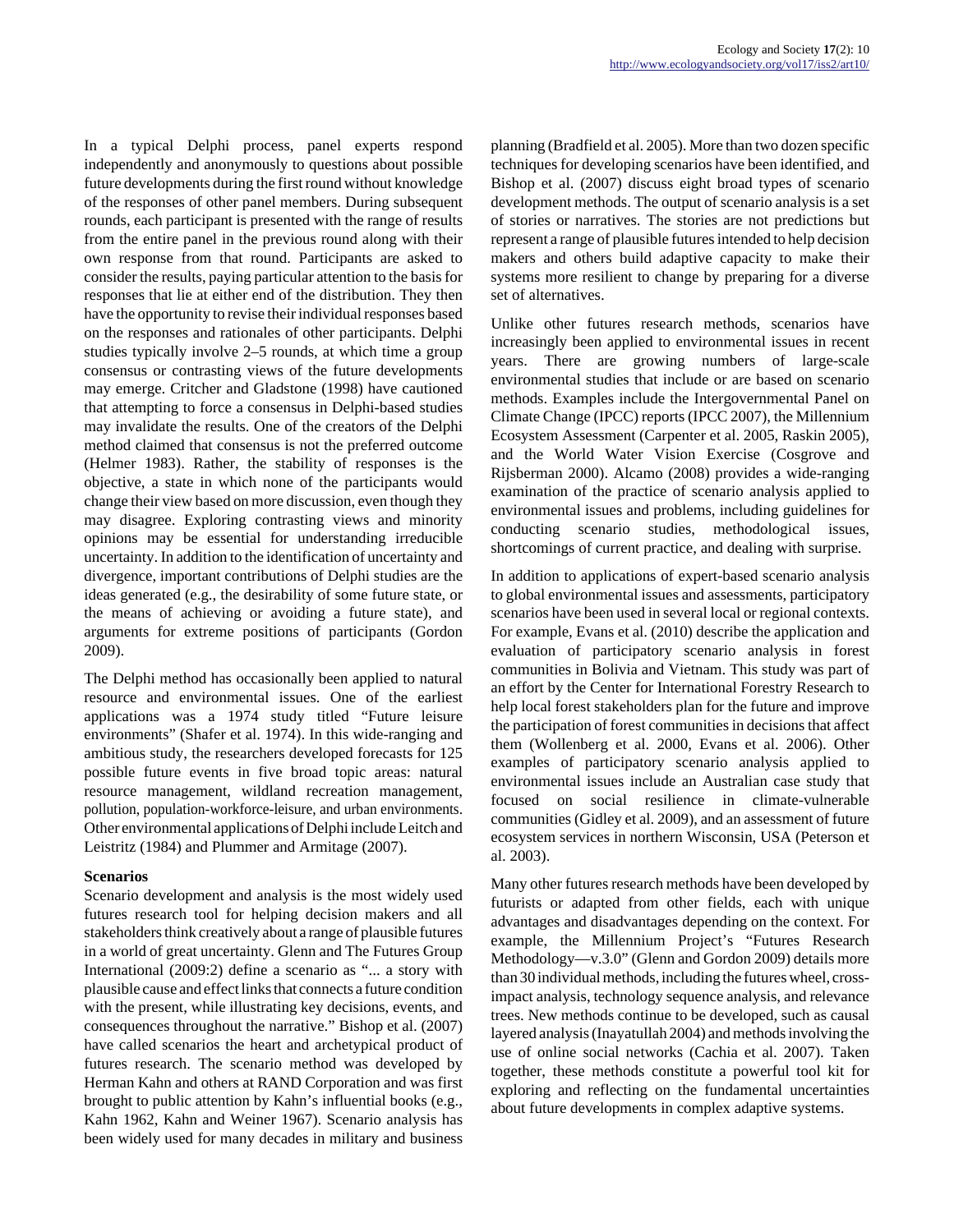# **EXAMPLES OF MAJOR ENVIRONMENTAL FUTURES PROJECTS**

We briefly describe three large-scale applications of environmental futures research and key lessons that have been learned. All except the first example are applications of scenario analysis, which is indicative of the dominance of this method in environmental contexts.

The longest running effort to apply futures research to environmental issues is the work carried out by the U.S. EPA, dating back to the early 1970s (U.S. EPA 1973, Elgin et al. 1975). Environmental foresight activities have been carried out on a small scale by various offices and divisions within the EPA, including an Environmental Futures Committee established in the 1990s. Some of this work was carried out in partnership with the Institute for Alternative Futures ([http:](http://www.altfutures.com) [//www.altfutures.com](http://www.altfutures.com)). The motivation for the EPA's futures research has been the belief that it is essential for the EPA and other environmental agencies "... to *anticipate* future environmental problems, and then take steps to avoid them, not just respond to them after the fact" (U.S. EPA 1995:1). Early futures projects at the EPA helped give legitimacy to futures research within the agency but were "one shot" efforts rather than part of a systematic and ongoing environmental futures program. In 1999, an agency-wide "futures network" was created to stimulate futures thinking throughout the organization and promote capacity for environmental foresight (Olson and Street 2002). Futures research continues to take place within the agency (e.g., U.S. EPA 2002, 2007), but on a modest scale.

A recent review of the EPA's futures research activities (Olson 2011) concluded that these efforts are fragile and could easily be lost because they have not been institutionalized in a way that will assure continuity. Olson identified several lessons that have emerged from the EPA's experience, including the importance of (1) linking futures research to senior career executives and having a high-level champion who will support this work over time; (2) developing ties to other parts of the organization to avoid becoming isolated; (3) having a dedicated staff and budget line item to support futures research; (4) framing efforts around stimulating and informing strategic conversations and making better decisions today rather than "knowing the future"; and (5) making an ongoing horizon scanning system a core activity.

Another area where substantial environmental futures research has been carried out is the voluminous literature that applies scenario analysis to the issue of climate change. Climate change is a natural fit for futures research because of the long time horizons and multiple uncertainties. Most climate change scenario analysis has used a quantitative modeling approach, and most has been carried out under the auspices of the IPCC (e.g., Nakicenovic et al. 2000, Morita et al. 2001, Carter et al. 2007), dating back to the IPCC emission scenarios of the early

1990s (Leggett et al. 1992). Over the past 20 years, the sophistication of the IPCC scenario work has increased markedly. Recent IPCC scenario analyses include the blending of quantitative modeling and narrative approaches, incorporating stakeholder participation, and adopting multisectoral, multi-stressor, and multi-scale approaches to climate change scenarios (Carter et al. 2007).

The IPCC scenarios have produced many insights for climate change policy. For example, Parson et al. (2007) identified the following most significant policy lessons: (1) scenarios that produce similar emissions in the long-term future may follow distinctly different paths over time, thereby resulting in sizeable differences in cumulative emissions; (2) technology and energy-resource assumptions can generate as wide a range of future emissions as large variations in economic and demographic assumptions; and (3) significantly different combinations of socioeconomic and energy market conditions can result in comparable emissions trajectories, indicating that specific trajectories with different driving factors can result in distinct mitigation problems for policy makers. The IPCC scenarios have also generated a variety of criticisms and controversies, and new approaches for creating climate change scenarios are being pursued to address some of these issues (Moss et al. 2010).

The Millennium Ecosystem Assessment (MA) included another application of scenario analysis to a global environmental issue. The MA was a large-scale, 4-year process that focused on the conditions of ecosystems, change in the provision of ecosystem services, implications for human well-being, and options for policy responses (Carpenter et al. 2006). The Scenarios Working Group of the MA interviewed 59 diverse leaders from around the world about their environmental and social concerns for the next 50 years (Bennett et al. 2005). The interview results suggested there were four broad clusters of beliefs about the future. These were developed into four scenarios, all of which began at current conditions and then branched off into alternative futures depending on key assumptions. The MA scenarios technical volume presents a detailed description of the development and use of the scenarios (Carpenter et al. 2005).

A number of insights emerged from the MA scenarios, including the close association between poverty reduction and provision of ecosystem services, the difficult trade-offs between different ecosystem services, and trade-offs between present and future supply of a given service. Overall, the scenarios were deemed to provide rich and valuable perspectives on plausible futures at the global and broad regional levels, but the models were not able to examine local processes and impacts related to ecosystem services (Nakicenovic et al. 2005). The development of regional and sub-regional scenarios in future assessments has been proposed as a means to both examine more place-specific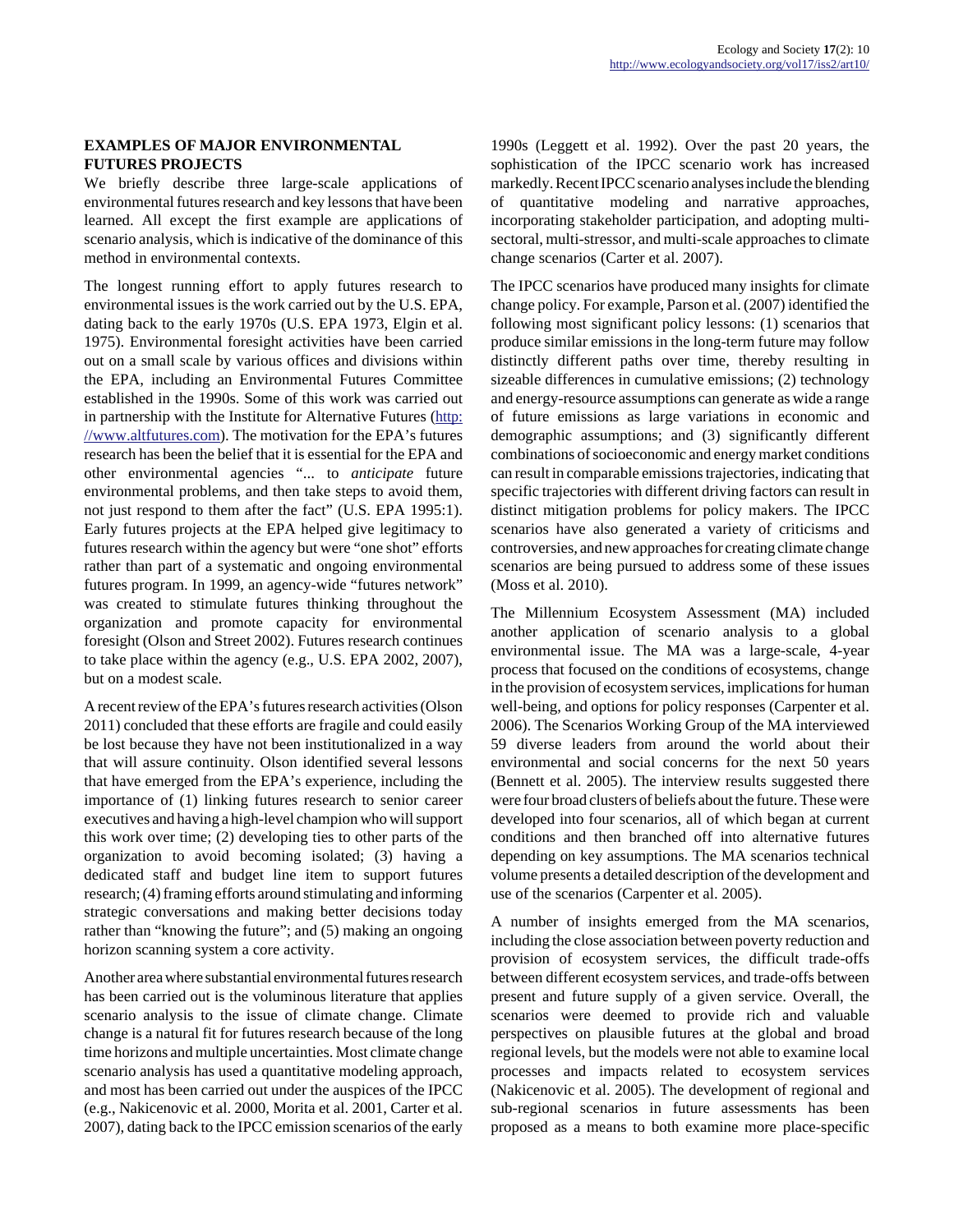issues and to help inform and improve global scenarios. In addition, better communication and interaction with policy makers and across scientific disciplines have been identified as important ways to increase the relevance of the MA scenarios to decision makers (Nakicenovic et al. 2005).

## **CONCLUSIONS AND FUTURE LESSONS TO BE LEARNED**

We have provided a brief overview of futures research as an essential but, to date, limited contributor to environmental science and policy. Futures research explores a range of possible, plausible, and preferable futures, and examines their implications for planning, management, and policy. The methods of futures research have been developed and productively applied in many domains over the past 50 years, yet they have been applied infrequently to environmental issues with the exception of the recent increase in the use of scenario analysis. These recent applications of a core futures research method are encouraging and have demonstrated its usefulness and potential contributions. The need to consider alternative futures for sound policy and planning in a world of rapid and unexpected change suggests that futures research could make a much greater contribution.

There are several potential benefits of fully integrating futures research and thinking—and the full array of futures methods and approaches—into environmental endeavors. These can be thought of as future lessons to be learned from the application of futures research. First, the more relevant perspectives we can bring to bear on a problem, the more holistic and complete our solution will be (Floyd and Zubevich 2010). If efforts to address complex environmental problems routinely overlooked important economic or cultural aspects, the chances of successfully dealing with them would be slim. Similarly, if futures research is a vital but often neglected dimension in the environmental arena, as we have argued, then the likelihood of successfully addressing long-term environmental issues may be substantially reduced without the development and application of strategic foresight resulting from futures research.

Second, futures research encourages decision makers to think big. With its transdisciplinarity, methodological pluralism, and insights into the nature of change, futures research can help all stakeholders take a broader and more creative view. Futures research promotes thinking big in terms of multiple disciplinary perspectives, creative problem solving, and a systems perspective, in addition to the obvious inclusion of temporal scales that are beyond the range usually considered in environmental decision making. The complexity of environmental problems requires envisioning a wide and creative range of alternative futures, and resilient decisions must include consideration of the broad context.

Third, futures research can help identify and highlight potential unintended consequences of new technologies, social trends, and proposed policies. Anticipating unintended consequences is a critical need as the pace of change has increased and risks have become more complex. Several futures methods are designed to explore unintended consequences. For example, the futures wheel is a strategic thinking technique for visualization of first-order and higher order consequences of a trend or development (Glenn 2009). Cross-impact analysis is a method for exploring how relationships between possible events (and other variables) could impact one another. Originally developed by futurists in the 1960s, various approaches to cross-impact analysis have been used extensively in the business and intelligence communities as well as by futures think tanks (Heuer and Pherson 2011). A better understanding of potential unintended consequences can help in the design of policies and strategies that will minimize negative consequences and enhance resilience.

Fourth, solving complex environmental problems requires taking into account a diversity of perspectives. Complex problems may be solved more effectively with a diverse team than by the best individual experts (Page 2007). Carpenter et al. (2009:1) argued that "... the consideration of a wide range of perspectives is a hallmark of resilient decision making in the face of unexpected change." Participatory futures methods offer effective ways to incorporate the varied views of diverse individuals. For example, a recent evaluation of the usefulness of participatory scenario methods identified a large number of benefits, and some important pitfalls, and concluded that the methods "... are effective participatory tools for helping forest dependent communities prepare for the future, identify opportunities and threats, and make decisions" (Evans et al. 2010:616). In addition to participatory scenario planning, other futures techniques—such as public Delphi, Future Search Conferences, and preferred futuring methods—have long been used to incorporate a diversity of viewpoints.

Fifth, the frequency of surprise in social-ecological systems suggests another benefit. Environmental futures research can help explore key uncertainties and identify potential surprises —most importantly surprises from other domains that will have environmental effects—thereby facilitating the development of policies to increase adaptive capacity to deal with surprises (Bennett et al. 2003). Futurists have developed strategies to identify and prepare for wild cards and "black swan" events (e.g., Petersen 1997, Toth 2008, Petersen and Steinmueller 2009, Taleb 2010). Futures thinking can train us to expect the unexpected, thereby helping to build greater resilience of systems to surprise.

Finally, insights about a range of possible and plausible futures of social-ecological systems can help decrease reaction time as events rapidly unfold. A classic business example is Royal Dutch Shell's response to the 1973–74 OPEC oil embargo and price shock. Unlike the other global oil companies, Royal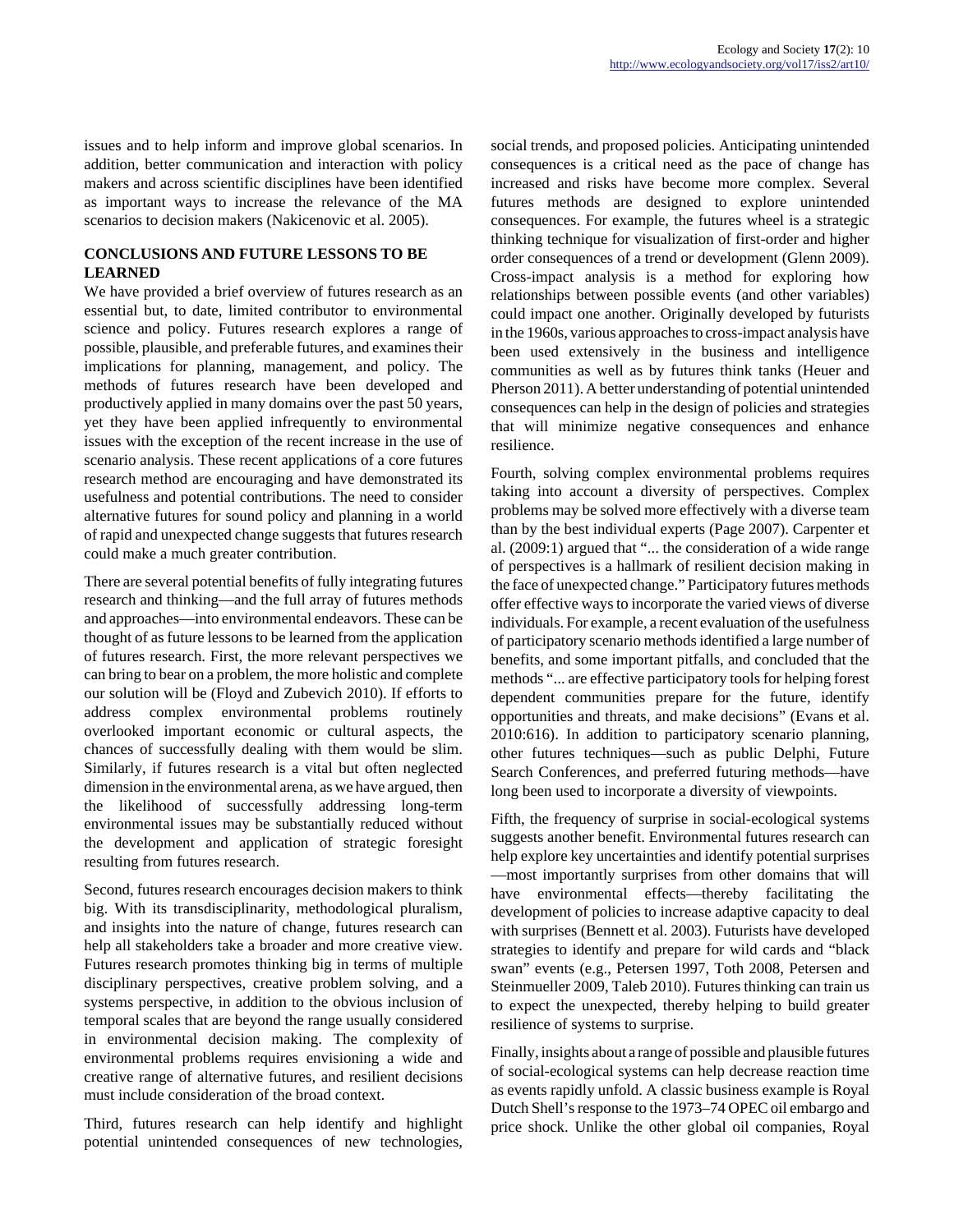Dutch Shell's executives responded quickly because they had been alerted to the possibility of this event through scenario planning and had explored possible responses in advance (Schwartz 1991). They had rehearsed the future and were therefore able to respond swiftly. Given the prevalence of rapid and surprising change, even unlikely events should be prepared for to ensure a quick response if the consequences are great enough.

The long-term nature of and inherent uncertainties surrounding environmental problems have encouraged attempts to "look beyond the headlights," but these efforts have often been limited in scope. Futures research offers a way to strengthen this vital dimension of the study of socialecological systems. The practicality of this perspective is indicated by the fact that corporate, military, and intelligence strategists have played a dominant role in developing and applying futures research methods. As Schwartz (1991:221) observed, "... people at resilient companies continually hold strategic conversations about the future." Resilient socialecological systems also call for ongoing conversations about the future and the tools and perspectives of futures research.

*Responses to this article can be read online at: [http://www](http://www.ecologyandsociety.org/vol17/iss2/art10/responses/).ecologyandsociety.org/vol17/iss2/art10/ responses/*

## **Acknowledgments:**

*The authors thank Roger Caldwell, Bernie Lewis, Emily Peters, Susan Stewart, Lynne Westphal, and two anonymous reviewers for many insightful suggestions and comments on earlier drafts of this paper.*

## **LITERATURE CITED**

Alcamo, J., editor. 2008. *Environmental futures: the practice of environmental scenario analysis.* Elsevier, Amsterdam, The **Netherlands** 

Bell, W. 1997. *Foundations of futures studies, volume 1: history, purposes, and knowledge.* Transaction Publishers, New Brunswick, New Jersey, USA.

Bennett, E. M., S. R. Carpenter, G. D. Peterson, G. S. Cumming, M. Zurek, and P. Pingali. 2003. Why global scenarios need ecology. *Frontiers in Ecology and the Environment* 1(6):322–329. [http://dx.doi.org/10.1890/1540-9295](http://dx.doi.org/10.1890/1540-9295(2003)001[0322:WGSNE]2.0.CO;2) [\(2003\)001\[0322:WGSNE\]2.0.CO;2](http://dx.doi.org/10.1890/1540-9295(2003)001[0322:WGSNE]2.0.CO;2)

Bennett, E. M., G. D. Peterson, and E. A. Levitt. 2005. Looking to the future of ecosystem services. *Ecosystems* 8:125–132. <http://dx.doi.org/10.1007/s10021-004-0078-y>

Bezold, C. 2009. Using vision in futures planning. *In* J. C. Glenn and T. J. Gordon, editors. *Futures research* *methodology—version 3.0* (CD-ROM). The Millennium Project, Washington, D.C., USA.

Bishop, P. 1998. Thinking like a futurist. *The Futurist* 32 (5):39–42.

Bishop, P, A. Hines, and T. Collins. 2007. The current state of scenario development: an overview of techniques. *Foresight* 9(1):5–25. [http://dx.doi.org/10.1108/14636680710](http://dx.doi.org/10.1108/14636680710727516) [727516](http://dx.doi.org/10.1108/14636680710727516)

Bookman, C. S. 2000. Town meeting on America's coastal future: using the Internet to promote coastal stewardship. *Ocean & Coastal Management* 43:937–951. [http://dx.doi.org](http://dx.doi.org/10.1016/S0964-5691(00)00065-X) [/10.1016/S0964-5691\(00\)00065-X](http://dx.doi.org/10.1016/S0964-5691(00)00065-X)

Bradfield, R., G. Wright, G. Burt, G. Cairns, and K. Van Der Heijden. 2005. The origins and evolution of scenario techniques in long range business planning. *Futures* 37 (8):795–812.<http://dx.doi.org/10.1016/j.futures.2005.01.003>

Cachia, R., R. Compañó, and O. Da Costa. 2007. Grasping the potential of online social networks for foresight. *Technological Forecasting & Social Change* 74(8):1179– 1203. <http://dx.doi.org/10.1016/j.techfore.2007.05.006>

Carter, T. R., R. N. Jones, X. Lu, S. Bhadwal, C. Conde, L. O. Mearns, B. C. O'Neill, M. D. A. Rounsevell, and M. B. Zurek. 2007. New assessment methods and the characterisation of future conditions. Pages 133–171 *in* M. L. Parry, O. F. Canziani, J. P. Palutikof, P. J. van der Linden, and C. E. Hanson, editors. *Climate change 2007: impacts, adaptation and vulnerability. Contribution of Working Group II to the Fourth Assessment Report of the Intergovernmental Panel on Climate Change*. Cambridge University Press, Cambridge, UK.

Carpenter, S. R. 2002. Ecological futures: building an ecology of the long now. *Ecology* 83(8):2069–2083. [http://dx.doi.org/](http://dx.doi.org/10.2307/3072038) [10.2307/3072038](http://dx.doi.org/10.2307/3072038)

Carpenter, S. R., E. M. Bennett, and G. D. Peterson. 2006. Scenarios for ecosystem services: an overview. *Ecology and Society* 11(1):29. [online] URL: [http://ecologyandsociety.org/](http://ecologyandsociety.org/vol11/iss1/art29/) [vol11/iss1/art29/](http://ecologyandsociety.org/vol11/iss1/art29/)

Carpenter, S. R., C. Folke, M. Scheffer, and F. R. Westley. 2009. Resilience: accounting for the noncomputable. *Ecology and Society* 14(1):13. [online] URL: [http://www.ecologyand](http://www.ecologyandsociety.org/vol14/iss1/art13/) [society.org/vol14/iss1/art13/](http://www.ecologyandsociety.org/vol14/iss1/art13/)

Carpenter, S. R., P. L. Pingali, E. M. Bennett, and M. B. Zurek, editors. 2005. *Ecosystems and human well-being: volume 2 scenarios - findings of the Scenarios Working Group (Millennium Ecosystem Assessment Series).* Island Press, Washington, D.C., USA.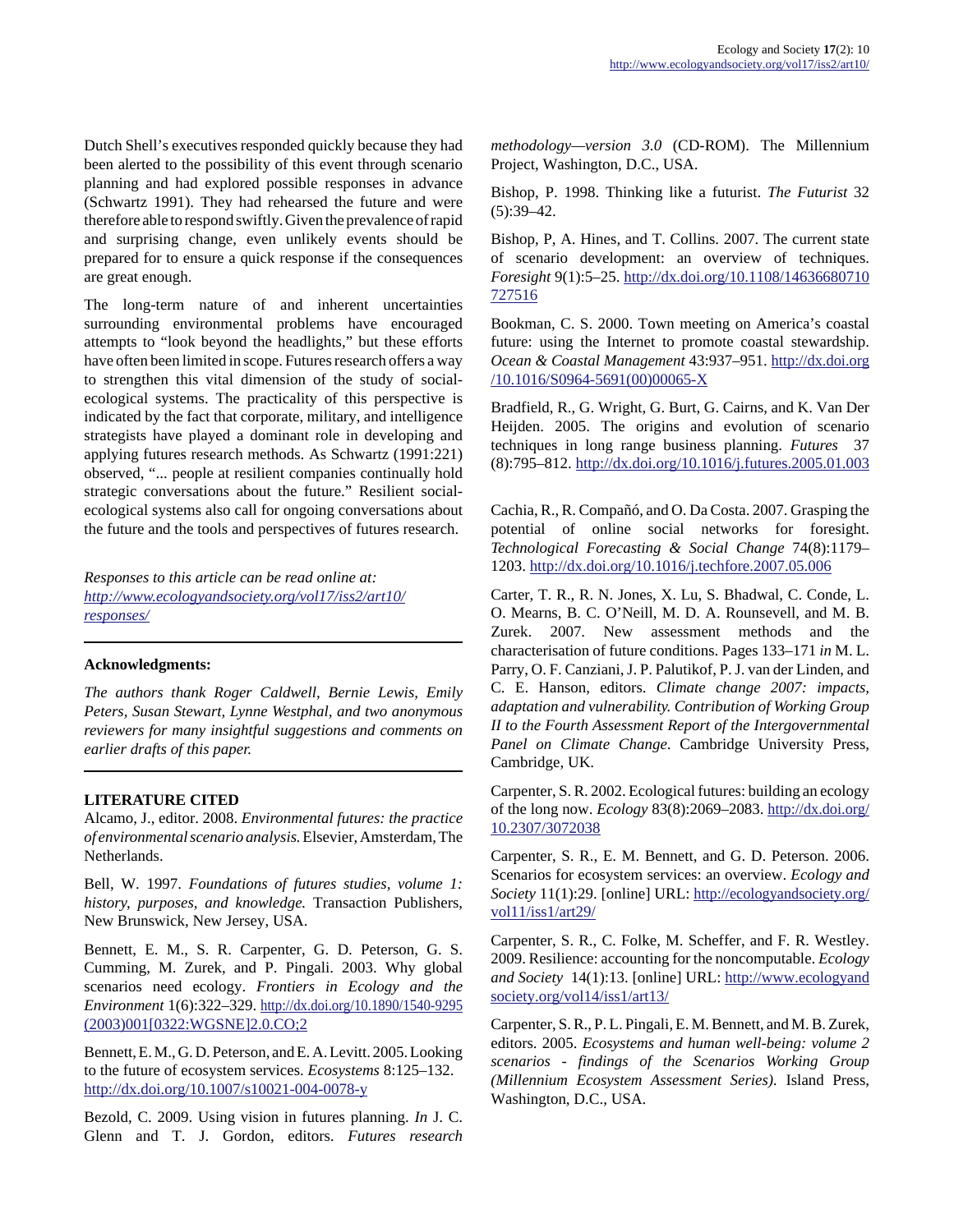Central Intelligence Agency (CIA). 2000. Global trends 2015: a dialogue about the future with nongovernmental experts. [online] URL: [http://www.dni.gov/nic/PDF\\_GIF\\_global/glob](http://www.dni.gov/nic/PDF_GIF_global/globaltrend2015.pdf) [altrend2015.pdf](http://www.dni.gov/nic/PDF_GIF_global/globaltrend2015.pdf)

Chief of Force Development. 2010. *The future of the security environment, 2008–2030. Part 1: current and emerging trends*. Chief of Force Development, National Defense Headquarters, Ottawa, Ontario, Canada. [online] URL: [http://](http://www.cfd-cdf.forces.gc.ca/sites/page-eng.asp?page=7241) [www.cfd-cdf.forces.gc.ca/sites/page-eng.asp?page=7241](http://www.cfd-cdf.forces.gc.ca/sites/page-eng.asp?page=7241)

Cole, S. 2001. Dare to dream: bringing futures into planning. *Journal of the American Planning Association* 67(4):372–383. <http://dx.doi.org/10.1080/01944360108976246>

Cornish, E. 2004. *Futuring: the exploration of the future*. World Future Society, Bethesda, Maryland, USA.

Cosgrove, W. J., and F. R. Rijsberman. 2000. *World water vision: making water everybody's business*. World Water Council. Earthscan, London, UK.

Costanza, R. 2000. Visions of alternative (unpredictable) futures and their use in policy analysis. *Conservation Ecology* 4(1):5. [online] URL: <http://www.consecol.org/vol4/iss1/art5>

Critcher, C., and B. Gladstone. 1998. Utilizing the Delphi technique in policy discussion: a case study of a privatized utility in Britain. *Public Administration* 76:431–449. [http://dx](http://dx.doi.org/10.1111/1467-9299.00110) [.doi.org/10.1111/1467-9299.00110](http://dx.doi.org/10.1111/1467-9299.00110)

de Haan, J. 2006. How emergence arises. *Ecological Complexity* 3(4):293–301. [http://dx.doi.org/10.1016/j.ecocom](http://dx.doi.org/10.1016/j.ecocom.2007.02.003) [.2007.02.003](http://dx.doi.org/10.1016/j.ecocom.2007.02.003)

Edge, R., and R. S. Gurkaynak. 2010. How useful are estimated DSGE model forecasts for central bankers? *Brookings Papers on Economic Activity (BPEA), Fall 2010*. Brookings Institution, Washington, D.C., USA. [online] URL: [http://ww](http://www.brookings.edu/~/media/Files/Programs/ES/BPEA/2010_fall_bpea_papers/2010fall_edgegurkaynak.pdf) w.brookings.edu/~/media/Files/Programs/ES/

[BPEA/2010\\_fall\\_bpea\\_papers/2010fall\\_edgegurkaynak.pdf](http://www.brookings.edu/~/media/Files/Programs/ES/BPEA/2010_fall_bpea_papers/2010fall_edgegurkaynak.pdf)

Elgin, D. S., D. C. MacMichael, and P. Schwartz. 1975. *Alternative futures for environmental policy planning: 1975– 2000*. EPA-540/9-75-027. Prepared by Stanford Research Institute Center for the Study of Social Policy for EPA Office of Pesticide Programs, Strategic Studies Unit. Washington, D. C., USA.

Evans, K., W. De Jong, P. Cronkleton, and T. H. Nghi. 2010. Participatory methods for planning the future in forest communities. *Society and Natural Resources* 23:604–619. <http://dx.doi.org/10.1080/08941920802713572>

Evans, K., S. J. Velarde, R. P. Prieto, S. N. Rao, S. Sertzen, K. Davila, P. Cronkleton, and W. de Jong. 2006. *Field guide to the future: four ways for communities to think ahead.* Center for International Forestry Research, Alternative to Slash and Burn Consortium, World Agroforestry Centre, Nairobi, Kenya.

Floyd, J., and K. Zubevich. 2010. Linking foresight and sustainability: an integral approach. *Futures* 42(1):59–68. [htt](http://dx.doi.org/10.1016/j.futures.2009.08.001) [p://dx.doi.org/10.1016/j.futures.2009.08.001](http://dx.doi.org/10.1016/j.futures.2009.08.001)

Fowles, J., editor. 1978. *Handbook of futures research*. Greenwood Press, Westport, Connecticut, USA.

Futurist Editorial Staff. 2010. Outlook 2011 (supplement). *The Futurist* 44(6):10 pages.

Gidley, J. M., J. Fien, J. A. Smith, D. C. Thomsen, and T. F. Smith. 2009. Participatory futures methods: towards adaptability and resilience in climate-vulnerable communities. *Environmental Policy and Governance* 19(6):427–440. [http:/](http://dx.doi.org/10.1002/eet.524) [/dx.doi.org/10.1002/eet.524](http://dx.doi.org/10.1002/eet.524)

Glenn, J. C. 2009. Futures wheel. *In* J. C. Glenn and T. J. Gordon, editors. *Futures research methodology—version 3.0* (CD-ROM). The Millennium Project, Washington, D.C., USA.

Glenn, J. C., and The Futures Group International. 2009. Scenarios. *In* J. C. Glenn and T. J. Gordon, editors. *Futures research methodology—version 3.0* (CD-ROM). The Millennium Project, Washington, D.C., USA.

Glenn, J. C., and T. J. Gordon, editors. 2009. *Futures research methodology—version 3.0* (CD-ROM)*.* The Millennium Project, Washington, D.C., USA. [online] URL: [http://www.](http://www.millennium-project.org/millennium/FRM-V3.html#toc) [millennium-project.org/millennium/FRM-V3.html#toc](http://www.millennium-project.org/millennium/FRM-V3.html#toc)

Glenn, J. C., T. J. Gordon, and E. Florescu, editors. 2011. *2011 state of the future* (CD-ROM). The Millennium Project, Washington, D.C., USA.

Gordon, T. J. 2007. Energy forecasts using a "roundless" approach to running a Delphi study. *Foresight* 9(2):27–35. <http://dx.doi.org/10.1108/14636680710737731>

Gordon, T. J. 2009. The Delphi method. *In* J. C. Glenn, and T. J. Gordon, editors. *Futures research methodology—version 3.0* (CD-ROM). The Millennium Project, Washington, D.C., USA.

Gordon, T. J., and J. C. Glenn. 2009. Environmental scanning. *In* J. C. Glenn, and T. J. Gordon editors. *Futures research methodology—version 3.0* (CD-ROM). The Millennium Project, Washington, D.C., USA.

Gordon, T. J., and O. Helmer. 1964. *Report on a long-range forecasting study*. RAND Paper P-2982. RAND Corporation, Santa Monica, California, USA.

Gunderson, L., and C. Folke. 2008. A different future. *Ecology and Society* 13(2):57. [online] URL: [http://www.ecologyands](http://www.ecologyandsociety.org/vol13/iss2/art57/) [ociety.org/vol13/iss2/art57/](http://www.ecologyandsociety.org/vol13/iss2/art57/)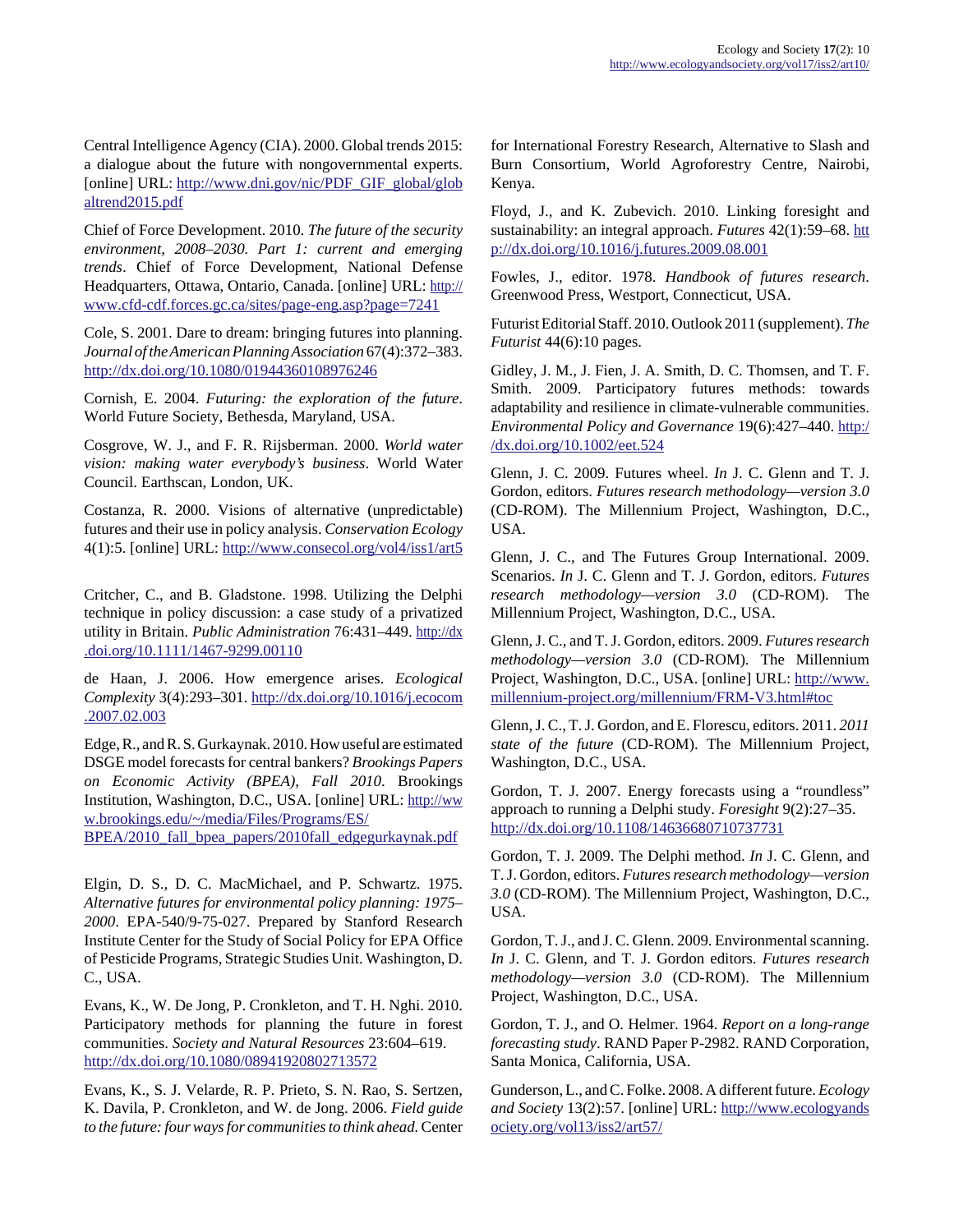Gunderson, L., and P. Longstaff, editors. 2010. Managing surprises in complex systems: multidisciplinary perspectives on resilience. (Special feature). *Ecology and Society* 14(1):49. [online] URL: [http://www.ecologyandsociety.org/vol14/iss1/](http://www.ecologyandsociety.org/vol14/iss1/art49/) [art49/](http://www.ecologyandsociety.org/vol14/iss1/art49/)

Helmer, O. 1983. *Looking forward: a guide to futures research*. Sage Publications, Beverly Hills, California, USA.

Heuer, R. J., and R. H. Pherson. 2011. *Structured analytic techniques for intelligence analysis.* CQ Press, Washington, D.C., USA.

Hibbard, K. A., P. J. Crutzen, E. F. Lambin, D. M. Liverman, N. J. Mantua, J. R. McNeil, B. Messerli, and W. Steffen. 2007. Group report: decadal-scale interactions of humans and the environment. Pages 341–375 *in* R. Costanza, L. J. Graumlich, and W. Steffen, editors. *Sustainability or collapse? An integrated history and future of people on earth*. MIT Press, Cambridge, Massachusetts, USA.

Hines, A., and P. Bishop, editors. 2007. *Thinking about the future: guidelines for strategic foresight*. Social Technologies, Washington, D.C., USA.

Huber, B. J. 1978. Images of the future. Pages 179–224 *in* J. Fowles, editor. *Handbook of futures research*. Greenwood Press, Westport, Connecticut, USA.

Inayatullah, S. 1996. What futurists think: stories, methods and visions of the future. *Futures* 28(6/7):509–517. [http://dx.](http://dx.doi.org/10.1016/0016-3287(96)84430-2) [doi.org/10.1016/0016-3287\(96\)84430-2](http://dx.doi.org/10.1016/0016-3287(96)84430-2)

Inayatullah, S., editor. 2004. *The causal layered analysis (CLA) reader: theory and case studies of an integrative and transformative methodology*. Tamkang University Press, Graduate Institute of Futures Studies, Tamsui, Taipei, Taiwan.

Intergovernmental Panel on Climate Change (IPCC). 2007. Summary for policymakers. *In* S. Solomon, D. Qin, M. Manning, Z. Chen, M. Marquis, K. B. Averyt, M. Tignor, and H. L. Miller, editors. *Climate change 2007: the physical science basis. Contribution of Working Group I to the Fourth Assessment Report of the Intergovernmental Panel on Climate Change*. Cambridge University Press, Cambridge, UK. [online] URL: [http://www.ipcc.ch/pdf/assessment-report/ar4/](http://www.ipcc.ch/pdf/assessment-report/ar4/wg1/ar4-wg1-spm.pdf) [wg1/ar4-wg1-spm.pdf](http://www.ipcc.ch/pdf/assessment-report/ar4/wg1/ar4-wg1-spm.pdf)

Jungk, R., and N. Mullert. 1987. *Future workshops: how to create desirable futures*. Institute for Social Inventions, London, UK.

Kahn, H. 1962. *Thinking about the unthinkable*. Horizon Press, New York, New York, USA.

Kahn, H. 1982. *The coming boom: economic, political and social*. Simon and Schuster, New York, New York, USA.

Kahn, H., and A. J. Weiner. 1967. *The year 2000: a framework for speculation on the next thirty-three years*. MacMillan, New York, New York, USA.

Kates, R. W., and W. C. Clark. 1996. Environmental surprise: expecting the unexpected. *Environment* 38(2):6–11, 28–34. <http://dx.doi.org/10.1080/00139157.1996.9933458>

Kotler, P., and K. L. Keller. 2008. *Marketing management*. Thirteenth edition. Prentice Hall, Upper Saddle River, New Jersey, USA.

Kubik, G. H. 2009. *Projected futures in competency development and applications: a Delphi study of the future of the wildlife biology profession*. Dissertation. University of Minnesota, Minneapolis, Minnesota, USA.

Leggett, J., W. J. Pepper, and R. J. Swart. 1992. Emission scenarios for the IPCC: an update. *In IPCC, climate change 1992: the supplementary report to the IPCC Scientific Assessment*. Cambridge University Press, Cambridge, UK.

Leitch, J. A., and F. L. Leistritz. 1984. Delphi analysis: a technique for identifying and ranking environmental and natural resource policy issues. *Environmental Professional* 6  $(1):32-40.$ 

Linstone, H. A., and M. Turoff. 1975. Introduction. Pages 3– 12 *in* H. A. Linstone, and M. Turoff, editors. *The Delphi method: techniques and applications*. Addison Wesley Publishing, Reading, Massachusetts, USA.

Lippitt, L. L. 1998. *Preferred futuring: envision the future you want and unleash the energy to get there*. Berrett-Koehler Publishers, San Francisco, California, USA.

Lipset, S. M. 1983. On the limits of social science. Pages 149– 168 *in* R. B. Smith, editor. *An introduction to social research: volume I of handbook of social science methods*. Ballinger, Cambridge, Massachusetts, USA.

Lorenz, E. N. 1963. Deterministic nonperiodic flow. *Journal of the Atmospheric Sciences* 20:130–141. [http://dx.doi.org/10](http://dx.doi.org/10.1175/1520-0469(1963)020<0130:DNF>2.0.CO;2) [.1175/1520-0469\(1963\)020<0130:DNF>2.0.CO;2](http://dx.doi.org/10.1175/1520-0469(1963)020<0130:DNF>2.0.CO;2)

Meadows, D. H., D. L. Meadows, J. Randers, and W. W. Behrens III. 1972. *Limits to growth: a report for The Club of Rome's project on the predicament of mankind*. Universe Books, New York, New York, USA.

Millennium Ecosystem Assessment. 2005. *Ecosystems and human well-being: synthesis*. Island Press, Washington, D.C., USA.

Morita, T., J. Robinson, A. Adegbulugbe, J. Alcamo, D. Herbert, E. L. La Rovere, N. Nakicenovic, H. Pitcher, P. Raskin, K. Riahi, A. Sankovski, V. Sokolov, B. de Vries, and D. Zhou. 2001. Greenhouse gas emission mitigation scenarios and implications. Pages 115–166 *in IPCC. Climate change*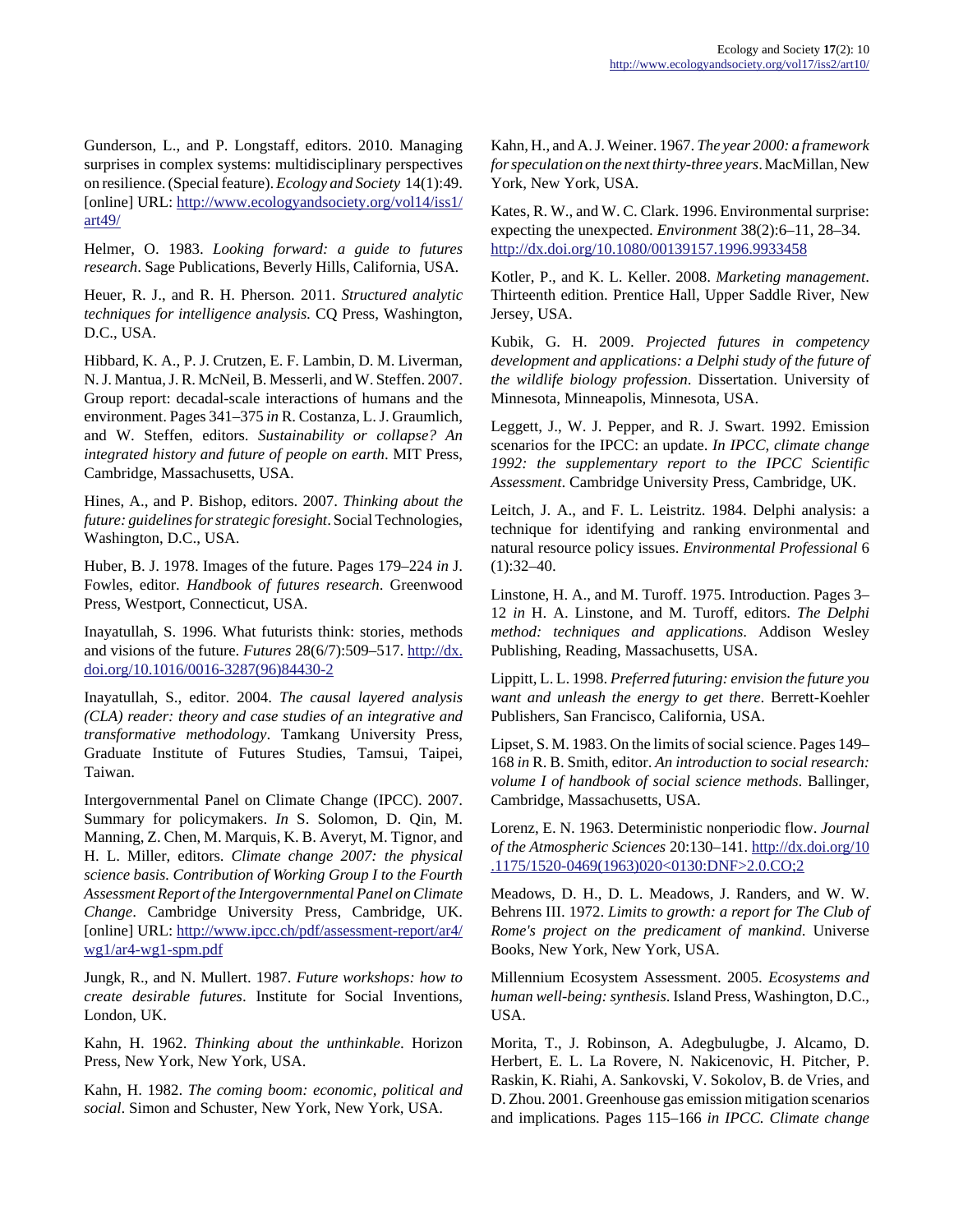*2001: mitigation. Contribution of Working Group III to the Third Assessment Report of the Intergovernmental Panel on Climate Change*. Cambridge University Press, Cambridge, UK.

Moss, R. H., J. A. Edmonds, K. A. Hibbard, M. R. Manning, S. K. Rose, D. P. van Vuuren, T. R. Carter, S. Emori, M. Kainuma, T. Kram, G. A. Meehl, J. F. B. Mitchell, N. Nakicenovic, K. Riahi, S. J. Smith, R. J. Stouffer, A. M. Thomson, J. P. Weyant, and T. J. Wilbanks. 2010. The next generation of scenarios for climate change research and assessment. *Nature* 463:747–756. [http://dx.doi.org/10.1038/n](http://dx.doi.org/10.1038/nature08823) [ature08823](http://dx.doi.org/10.1038/nature08823)

Naisbitt, J. 1982. *Megatrends: ten new directions transforming our lives*. Warner Books, New York, New York, USA.

Nakicenovic, N., J. Alcamo, G. Davis, B. de Vries, J. Fenhann, S. Gaffin, K. Gregory, A. Grubler, T. Y. Jung, T. Kram, E. L. La Rovere, L. Michaelis, S. Mori, T. Morita, W. Papper, H. Pitcher, L. Price, K. Riahi, A. Roehrl, H-H. Rogner, A. Sankovski, M. Schlesinger, P. Shukla, S. Smith, R. Swart, S. van Rooijen, N. Victor, and Z. Dadi. 2000. *Special report on emissions scenarios (SRES). A special report of Working Group III of the Intergovernmental Panel on Climate Change*. Cambridge University Press, Cambridge, UK.

Nakicenovic, N., J. McGlade, S. Ma, J. Alcamo, E. Bennett, W. Cramer, J. Robinson, F. L. Toth, and M. Zurek. 2005. Lessons learned for scenario analysis. Pages 449–467 *in Ecosystems and human well-being. Volume 2: scenarios*. Island Press, Washington, DC, USA.

Norgaard, R. B. 1989. The case for methodological pluralism. *Ecological Economics* 1(1):37–57. [http://dx.doi.org/10.1016/](http://dx.doi.org/10.1016/0921-8009(89)90023-2) [0921-8009\(89\)90023-2](http://dx.doi.org/10.1016/0921-8009(89)90023-2)

Olson, B. 2011. Environmental futures research at the U.S. Environmental Protection Agency. *International Symposium on Society and Resource Management*. June 4–8, 2011, Madison, Wisconsin, USA.

Olson, B., and A. Street. 2002. Foresight: the U.S. Environmental Protection Agency. *Scenario and Strategy Planning* (March–April):14–19.

Olson, R., and D. Rejeski, editors. 2005. *Environmentalism and the technologies of tomorrow: shaping the next industrial revolution.* Island Press, Washington, D.C., USA.

Page, S. E. 2007. *The difference: how the power of diversity creates better groups, firms, schools, and societies.* Princeton University Press, Princeton, New Jersey, USA.

Parson, E., V. Burkett, K. Fisher-Vanden, D. Keith, L. Mearns, H. Pitcher, C. Rosenzweig, and M. Webster. 2007. *Global change scenarios: their development and use*. Sub-report 2.1B of Synthesis and Assessment Product 2.1 by the U.S. Climate Change Science Program and the Subcommittee on Global Change Research. Department of Energy, Office of Biological & Environmental Research, Washington, D.C., USA.

Petersen, J. L. 1997. *Out of the blue: wild cards and other big future surprises: how to anticipate and respond to profound change.* Arlington Institute, Arlington, Virginia, USA.

Petersen, J., and K. Steinmueller. 2009. Wild cards. Chapter 10 *in* J. C. Glenn and T. J. Gordon editors. *Futures research methodology—version 3.0*. (CD-ROM). The Millennium Project, Washington, D.C., USA.

Peterson, G. D., T. C. Beard, Jr., B. E. Beisner, E. M. Bennett, S. R. Carpenter, G. S. Cumming, C. L. Dent, and T. D. Havlicek. 2003. Assessing future ecosystem services: a case study of the Northern Highland Lake District, Wisconsin. *Ecology and Society* 7(3):1. [online] URL: [http://www.ecolog](http://www.ecologyandsociety.org/vol7/iss3/art1) [yandsociety.org/vol7/iss3/art1](http://www.ecologyandsociety.org/vol7/iss3/art1)

Pilkey, O. H., and L. Pilkey-Jarvis. 2007. *Useless arithmetic: why environmental scientists can't predict the future*. Columbia University Press, New York, New York, USA.

Plummer, R., and D. R. Armitage. 2007. Charting the new territory of adaptive co-management: a Delphi study. *Ecology and Society* 12(2):10. [online] URL: [http://www.ecologyands](http://www.ecologyandsociety.org/vol12/iss2/art10/) [ociety.org/vol12/iss2/art10/](http://www.ecologyandsociety.org/vol12/iss2/art10/)

Raskin, P. D. 2005. Global scenarios: background review for the Millennium Ecosystem Assessment. *Ecosystems* 8 (2):133–142.<http://dx.doi.org/10.1007/s10021-004-0074-2>

Roney, C. W. 2010. Intersections of strategic planning and futures studies: methodological complementarities. *Journal of Futures Studies* 15(2):71–100.

Royal Dutch/Shell Group. 2005. *Shell global scenarios to 2025*. Shell International Limited, London, UK.

Sarewitz, D., R. A. Pielke, Jr., and R. Byerly, Jr., editors. 2000. *Prediction: science, decision making, and the future of nature*. Island Press, Washington, D.C., USA.

Schwartz, P. 1991. *The art of the long view: planning for the future in an uncertain world*. Currency Doubleday, New York, New York, USA.

Shafer, E. L., G. H. Moeller, and R. E. Getty. 1974. *Future leisure environments*. U.S. Forest Service, Research Paper NE-301, Northeastern Forest Experiment Station, Upper Darby, Pennsylvania, USA. [http://www.fs.fed.us/ne/newtown](http://www.fs.fed.us/ne/newtown_square/publications/research_papers/pdfs/scanned/OCR/ne_rp301.pdf) \_square/publications/research\_papers/pdfs/scanned/OCR/ne\_rp301. [pdf](http://www.fs.fed.us/ne/newtown_square/publications/research_papers/pdfs/scanned/OCR/ne_rp301.pdf)

Sherden, W. A. 1998. *The fortune sellers: the big business of buying and selling predictions*. John Wiley, New York, New York, USA.